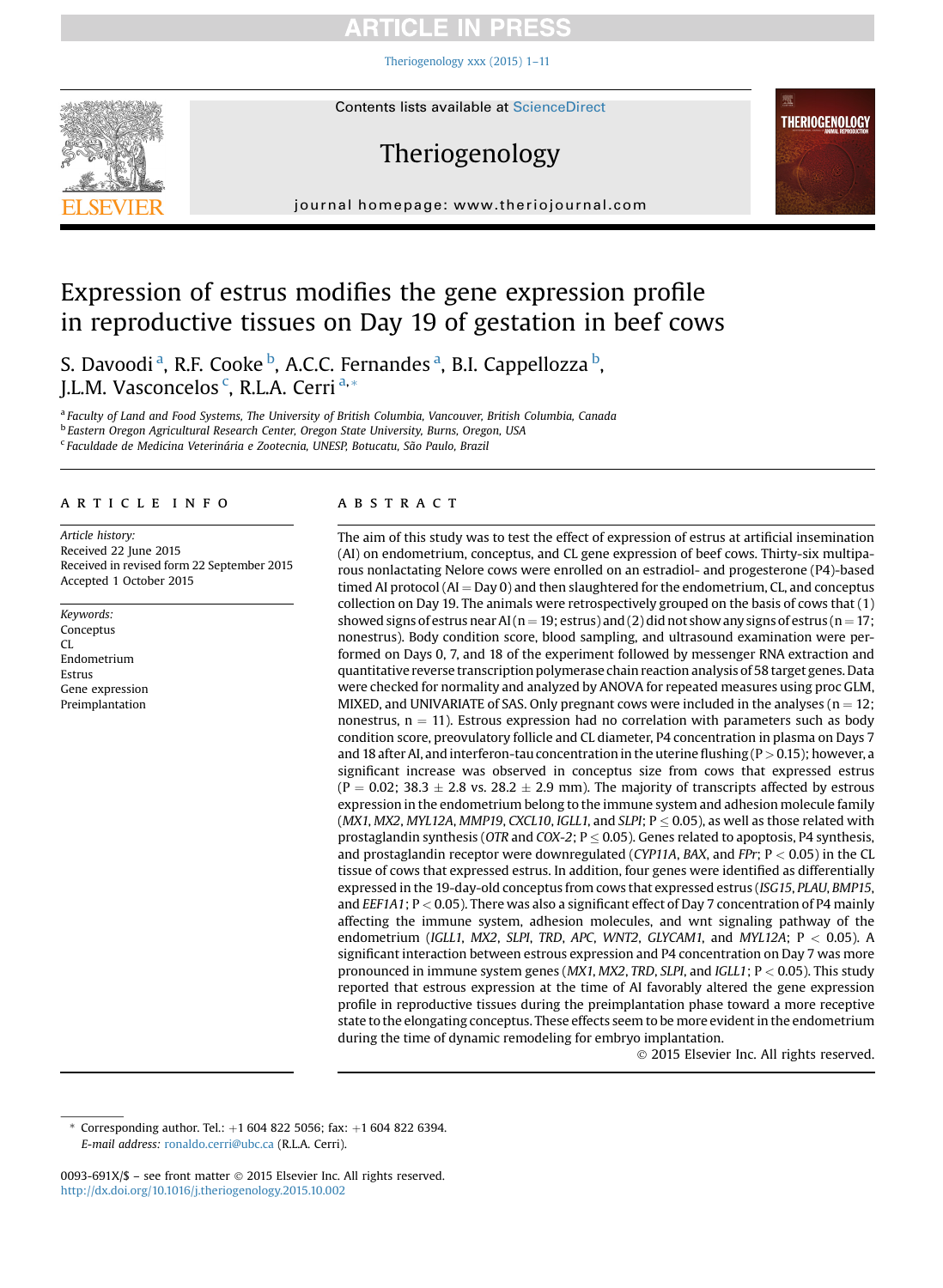# 1. Introduction

Early and late embryonic loss occurs mainly in the first 6 weeks of gestation and is responsible for major losses in the beef and dairy industry. A great proportion of these embryonic losses occur between Days 8 and 21 after fertilization  $[1,2]$ . The effect of changes in steroid hormone concentrations is critical as they affect the ability of the endometrium to receive and maintain the conceptus. Previous studies have reported the correlation between the concentration of estradiol (E2) in plasma and the ovulation, increased pregnancy/artificial insemination (AI), and decreased pregnancy loss in beef and dairy cattle [\[3,4\]](#page-9-0).

Estradiol initiates crucial modifications in the endometrium environment such as increased epithelial cell height and ciliation in the fimbria  $\overline{5}$  and ampulla  $\overline{6}$ . Indeed, E2 concentrations during the proestrus period are positively correlated with the diameter of the preovulatory follicle, subsequent CL diameter, concentration of progesterone (P4) during diestrus [\[7\]](#page-9-0), and conception rates in dairy cows  $[8,9]$ . Pereira et al. [\[10\]](#page-9-0) also reported that a shorter proestrus duration decreased conception rates even when embryo transfer technology was used. Furthermore, an increase in pregnancy maintenance from Days 7 to 27 after AI was observed when serum E2 concentration on Day 0 and P4 concentration on Day 7 were greater in recipient cows [\[11\]](#page-9-0).

Comparing transcriptome of the receptive and nonreceptive endometrium has led to identifying signaling pathways involved in embryonic growth and development [\[12\]](#page-9-0). Before implantation, during the receptivity phase of the endometrium, specific genes related to the immune system, adhesion molecules, and developmental genes are extensively regulated [\[12,13\]](#page-9-0). Some of these genes are activated once the conceptus starts secreting interferon-tau (IFNT), but the timing of this activation varies considerably.

Immunologically, the embryo is an allograft for the dam and more specifically for the uterine tissue. Therefore, a complex modulation of immune cells and its signals are necessary to allow the maintenance of the conceptus. The uterus is an immunologically privileged site [\[14\],](#page-9-0) and E2 has shown to play an important role by upregulating SER-PINA14 messenger RNA (mRNA) synthesis during estrus [\[15\].](#page-9-0) On the basis of studies performed in sheep  $[16]$ , this serpin family member has immunomodulatory roles which include (1) blocking T cell proliferative responses [\[17\],](#page-9-0) (2) impairing natural killer cell activity  $[18]$ , and  $(3)$  decreasing antibody production [\[19\]](#page-9-0). A second group of genes critical for the survival of the early embryo are related to cell adhesion. Proper attachment and invasion of the embryo in the endometrium depend on adhesion-related molecules. In ruminants, the fetal tissue invades [\[20\]](#page-9-0) the endometrium and establishes a synepitheliochorial type of placentation [\[21\]](#page-9-0). Apposition, adhesion, and invasion performed by the conceptus are controlled by the endometrium [\[22\].](#page-9-0) Studies have found upregulation of some adhesion molecules such as SPP1 and GLYCAM1 during the implantation phase in ruminants [\[23,24\]](#page-9-0). The canonical wnt signaling pathway, which is regulated by sexual steroids including E2 [\[25\]](#page-9-0), is critical for morphogenesis and development of the preimplantated conceptus [\[26,27\].](#page-9-0) The wnt regulatory role in embryonic development is still unknown as previous

studies have shown that the wnt activation improves [\[28\]](#page-9-0), reduces [\[29\]](#page-9-0), or has no effect [\[30\]](#page-9-0) on the proportion of embryos that can develop to the blastocyst stage.

The function of the CL and consequent P4 synthesis in the preimplantation phase is key for proper embryo elongation and IFNT synthesis. However, it is unclear whether estrous expression could further modify the transcriptome of the CL. It is reasonable to believe that a fully mature preovulatory follicle could improve the chances for a more developed CL.

The objective of this study is to test the effects of behavioral expression of estrus before AI on gene expression of target transcripts in the endometrium, CL, and conceptus on Day 19 of gestation. We hypothesized that expression of estrus is associated with a complete maturation and function of the preovulatory mechanisms, therefore improving the transcriptome profile in reproductive tissues during the preimplantation phase.

#### 2. Materials and methods

# 2.1. Animals and housing

Thirty-six nonlactating multiparous Nelore cows (body condition score  $[BCS] = 5.5 \pm 0.1$   $[31]$  were assigned to an estrous synchronization plus timed AI protocol [\[32\]](#page-9-0) (Fig. 1). All animals were cycling and with absence of any clinical disorder. The animals were between 48 and 72 months of age. The animals were not lactating at the time of study, and previous parturition occurred 300 to 360 days before enrollment. The cows were enrolled onto a synchronization protocol that was carried out as follows: 2-mg injection of estradiol benzoate (Estrogin; Farmavet, São Paulo, SP, Brazil) and a second-use (previously used for 9 days) intravaginal P4-releasing device (CIDR, originally



Fig. 1. Diagram of study. Cows received a 2 mg injection of estradiol benzoate (EB, Estrogin; Farmavet, São Paulo, SP, Brazil) and a second-use intravaginal progesterone-releasing device (CIDR, originally containing 1.9 g of progesterone; Zoetis, São Paulo, Brazil) on study Day -11, a 12.5-mg injection of PGF2a (Lutalyse; Zoetis, São Paulo, Brazil) on Day4, CIDR removal in addition to 0.6 mg of estradiol cypionate (ECP; Zoetis, São Paulo, Brazil) and 300 IU of eCG (Novormon, Schering-Plough Co., São Paulo, Brazil) on Day -2, and timed artificial insemination (AI) on Day 0. P4, blood collection for progesterone analysis, TC, tissue collection; US, ultrasonographic examination of ovaries.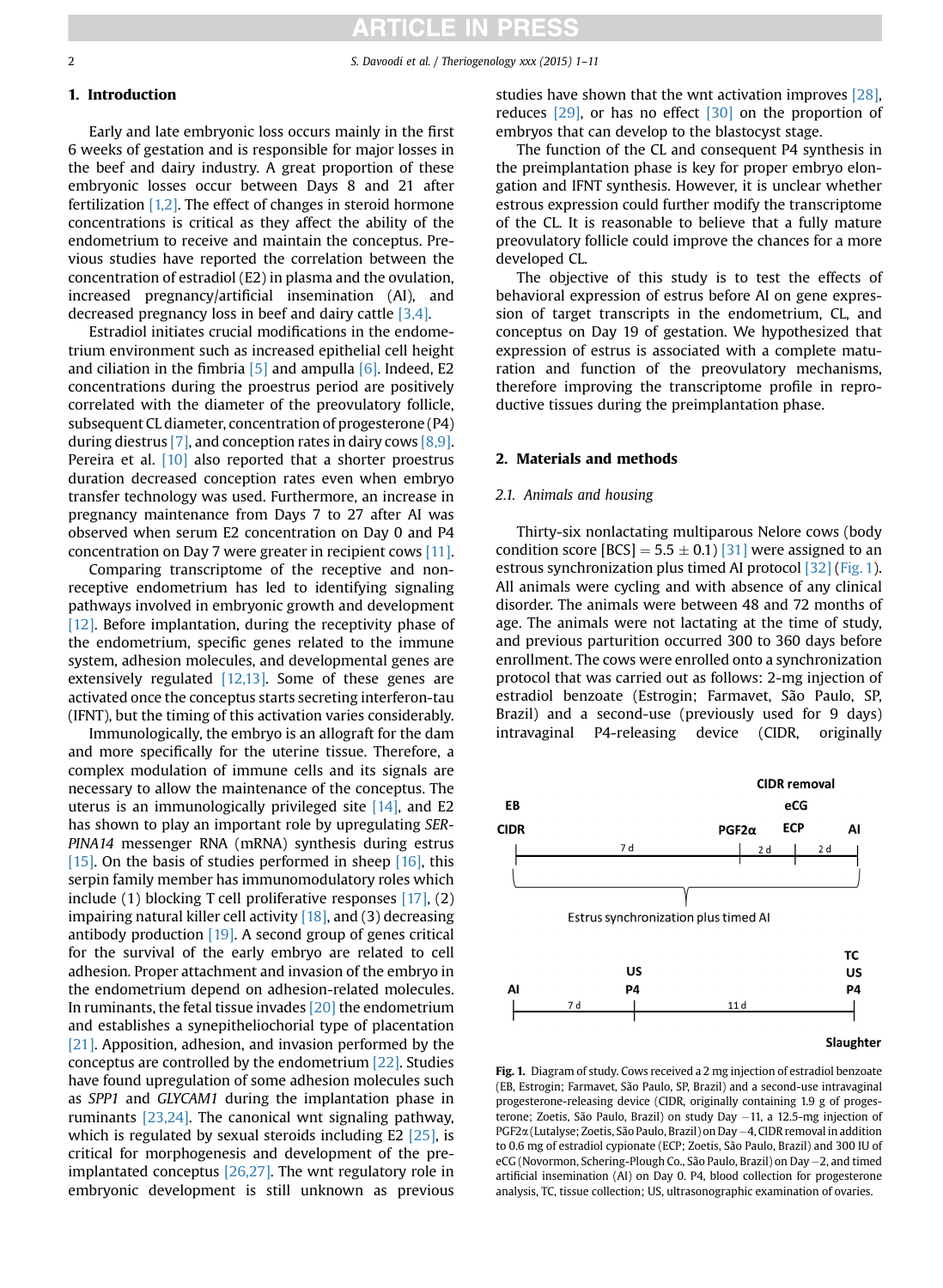containing 1.9 g of P4; Zoetis, São Paulo, Brazil) on study Day  $-11$ , a 12.5-mg injection of PGF2 $\alpha$  (Lutalyse; Zoetis) on Day  $-4$ , CIDR removal in addition to 0.6 mg of estradiol cypionate (Zoetis) and 300 IU of eCG (Novormon; Schering-Plough Co., São Paulo, Brazil) on Day  $-2$ , and timed AI on Day 0. All cows were inseminated on Day 0 by the same technician, using semen from the same bull and batch. The cows were maintained in a single Brachiaria brizantha pasture (10 ha) with ad libitum access to forage and water. All animals received a 100 g of a protein–mineral mix  $+$ 100 g of ground corn per cow daily (on an as-fed basis).

The cows were observed for behavioral expression of estrus by visual observation twice a day for 30 minutes each from the administration of the  $PGF2\alpha$  injection until timed AI. The cows were visually observed for mounting activity and secondary signs of estrus (e.g., chin rest, following, vaginal mucus, swollen vulva) and then clustered in two different groups (1) estrus ( $n = 19$ ), when cows expressed evident signs of estrus the day before (PM) and/ or the day of AI (AM), and (2) nonestrus ( $n = 17$ ), for cows that did not show any signs of estrus. To clearly define the subgroups, only animals that were positive (estrus) or negative (nonestrus) for mounting activity and secondary signs of estrus were considered for this study ( $n = 36$ ), whereas animals that were positive for only primary or secondary signs were removed from the project. Only pregnant cows were then included in the analyses (estrus,  $n = 12$ ; nonestrus,  $n = 11$ ).

#### 2.2. Blood samples and ultrasound examinations

Blood samples were collected immediately before AI (Day 0) and on Days 7 and 18 of the experiment via jugular venipuncture into commercial blood collection tubes (Vacutainer, 10 mL; Becton Dickinson, Franklin Lakes, NJ, USA) containing 158 USP units of freeze-dried sodium heparin. After collection, the blood samples were placed immediately on ice, centrifuged (2500  $\times$  g for 30 minutes, 4 °C) for plasma harvest, and stored at  $-20$  °C on the same day of collection for further analysis of P4 using an ELISA procedure according to manufacturer's guidelines (Ovucheck Plasma Elisa Kit; Biovet Inc., Saint Hyacinthe, Québec, Canada). Transrectum ultrasonography (7.5-MHz transducer, 500 V; Aloka, Wallingford, CT, USA) was performed concurrently with blood sampling on Days 0, 7, and 18 to verify ovulation and CL development. Corpus luteum volume was calculated using the formula for volume of a sphere: volume =  $4/3\pi \times (D/2)^3$ , where D is the maximum luteal diameter. All animals analyzed had a preovulatory follicle with the absence of a CL on Day 0, confirmed ovulation on Day 7 (presence of a CL in the ipsilateral ovary of the preovulatory follicle observed on Day 0), and a CL greater than 0.38  $\text{cm}^3$  in volume on Days 7 and 18.

## 2.3. Slaughter and tissue collection

The cows were slaughtered on Day 19 after timed AI, and reproductive tracts were immediately collected, placed on ice, and processed for collection of the conceptus, uterine luminal flushing, and tissue samples from the CL and endometrium on the basis of the procedures described by Bilby et al. [\[33\]](#page-9-0). More specifically, the uterine horn ipsilateral to the CL was isolated from the reproductive tract, and the ovary containing the CL was removed. The CL was incised with a scalpel for collection of luteal tissue. Subsequently, 20 mL of saline were injected into the uterotuberal junction of the selected uterine horn, massaged gently, and exited through an incision at the tip of the uterine horn. Uterine luminal flushing media and the conceptus were recovered in a sterile 100 by 15-mm Petri dish. The conceptus was measured for length and weight, whereas the uterine luminal flushing was stored in a 15-mL sterile conical tube (Corning Life Sciences, Tewksbury, MA, USA) for further analysis of IFNT concentrations using a bovine-specific commercial ELISA kit (MyBioSource LLC, San Diego, CA, USA). The selected uterine horn was then cut along the mesometrial border, and samples of the endometrium were collected. After collection, the conceptus, as well as luteal and endometrial samples, were stored in 5-mL sterile cryogenic tubes (CRAL Artigos para Laboratórios, Cotia, São Paulo, Brazil) containing 2 mL of RNA stabilization solution (RNAlater; Ambion Inc., Austin, TX, USA), maintained at 4 °C for 24 hours, and stored at  $-20$  °C until further processing.

#### 2.4. RNA extraction

Total RNA was extracted from samples using the TRIzol Plus RNA Purification Kit (Invitrogen, Carlsbad, CA, USA). The tissue:Trizol ratio (mg:mL) was 100:1 for all samples (1-mL TRIzol per 50- to100-mg tissue). Quantity and quality of isolated RNA were assessed UV absorbance (NanoDrop 2000; UV-Vis Spectrophotometer; Thermo scientific, Wilmington, DE, USA) at 260 nm and 260:280-nm ratio, respectively. Extracted total RNA was stored at  $-80$  °C until further processing.

#### 2.5. Primer design

All forward and reverse primers were designed from bovine mRNA sequences (National Center for Biotechnology Information) using the PrimerQuest PCR Design Tool (Integrated DNA Technologies, Coralville, IA, USA). The primer sequence, product length, and gene accession number are provided in [Table 1.](#page-3-0)

# 2.6. Reverse transcription synthesis of cDNA

After extraction, reverse transcription reactions were performed by following the kit manufacturer's protocol. A total RNA sample of 2500 ng was treated with  $1-\mu$ L DNase (New England Biolabs, Ipswich, MA, USA) to digest any DNA left from the RNA extraction and were incubated for 10 minutes at 75  $\degree$ C. Next, to prevent DNAse I activity by chelating the divalent cations that it requires ( $Mg^{++}$  and  $Ca^{++}$ ), and also to prevent cation-related RNA cleavage, 0.25-µL EDTA, ultrapure 0.5 M, PH 8.0 (Life Technologies, Burlington, ON, USA) was added to each sample and incubated for 10 minutes at 37 $\degree$ C. When DNase treatment finished, a High Capacity cDNA Reverse Transcription Kit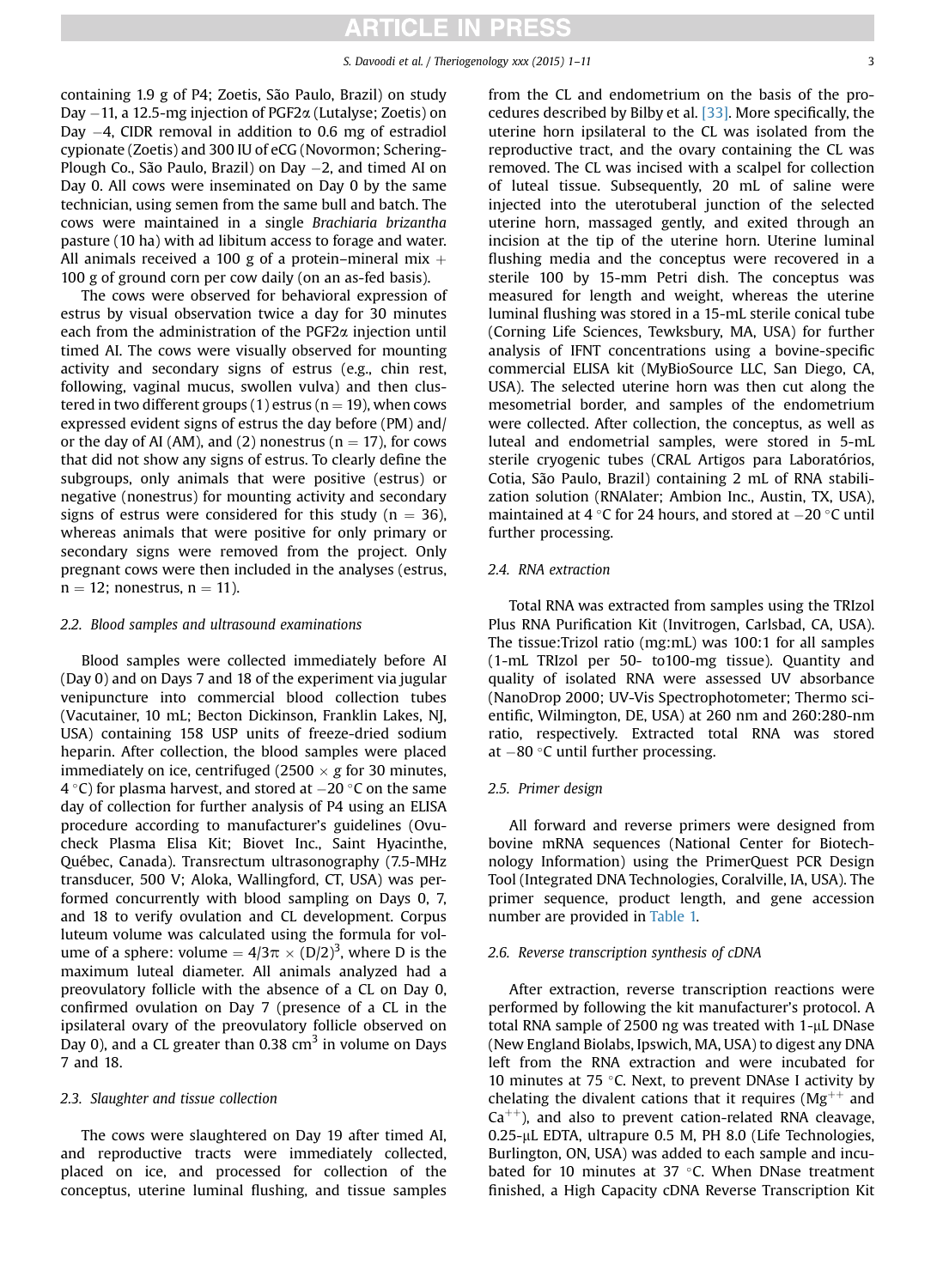$\overline{a}$ 

# **ARTICLE IN PRESS**

# <span id="page-3-0"></span>4 S. Davoodi et al. / Theriogenology xxx (2015) 1–11

# Table 1

Primer sequences of analyzed genes from endometrium, CL, and conceptus tissues.

| Gene symbol                                                       | Accession no.  | Primer | Primer sequence                                       | Product length (bp) |  |  |  |  |
|-------------------------------------------------------------------|----------------|--------|-------------------------------------------------------|---------------------|--|--|--|--|
| Sequences of primers used for qPCR analysis of endometrium tissue |                |        |                                                       |                     |  |  |  |  |
| <b>GAPDH</b>                                                      | NM_001034034.2 | F      | GAG ATC CTG CCA ACA TCA A                             | 83                  |  |  |  |  |
|                                                                   |                | R      | CTT CTC CAT GGT AGT GAA GAC                           |                     |  |  |  |  |
| LGALSBP3                                                          | NM_001046316.2 | F      | CTC TGT CTC CTG GTC TTT                               | 127                 |  |  |  |  |
|                                                                   |                | R      | GGG ATT GGA CTT GGA GTA                               |                     |  |  |  |  |
| SERPINA14                                                         | NM_174821.2    | F      | GAC AGA GTC ACC TCA GAT A                             | 91                  |  |  |  |  |
|                                                                   |                | R      | CAT CGA GAA TAC CTC CTT TC                            |                     |  |  |  |  |
| CLD4                                                              | NM_001014391.2 | F<br>R | CCC TCA TCG TCA TCT GTA T                             | 99                  |  |  |  |  |
| IDO                                                               | NM_001101866.2 | F      | CCT TGG AGC TCT CAT CAT<br>AGC TAT GGT CTC CTT GAG    | 121                 |  |  |  |  |
|                                                                   |                | R      | GCC TCC AGT TCC TCT ATT                               |                     |  |  |  |  |
| MSX1                                                              | NM_174798.2    | F      | AAG CAG TAC CTG TCC ATC                               | 88                  |  |  |  |  |
|                                                                   |                | R      | GGT TCT GAA ACC AGA TCT TC                            |                     |  |  |  |  |
| SPP1                                                              | NM_174178.2    | F      | GGA CTT CAC ATC ACA CAT AG                            | 97                  |  |  |  |  |
|                                                                   |                | R      | CTC GCT ACT GTT GGT TTC                               |                     |  |  |  |  |
| IL-10                                                             | NM_174088.1    | F      | GCT CAG CAC TAC TCT GTT                               | 97                  |  |  |  |  |
|                                                                   |                | R      | GTT GGC AAG TGG ATA CAG                               |                     |  |  |  |  |
| AXIN1                                                             | NM_001191398.1 | F      | GCC ATC TAC CGC AAA TAC                               | 93                  |  |  |  |  |
|                                                                   |                | R      | CGA GAT GCA GTC CTT TAT G                             |                     |  |  |  |  |
| IGLL1                                                             | NM_001083800.1 | F      | GGA AGC AGC ACG AAT ATC                               | 99                  |  |  |  |  |
|                                                                   |                | R      | GGG TCG ATA CTT ATC TTC ATA G                         |                     |  |  |  |  |
| TIMP2                                                             | NM_174472.4    | F      | GGT CAC GGA GAA GAA CAT                               | 126                 |  |  |  |  |
|                                                                   |                | R      | TCC TCG ATG TCC AGA AAC                               |                     |  |  |  |  |
| MX2                                                               | NM_173941.2    | F      | CCA ATC AGA TCC CGT TCA                               | 115                 |  |  |  |  |
| <b>TRD</b>                                                        |                | R<br>F | TGA AGC AGC CAG GAA TAG<br>GTC GCT TGT TTG GTG AAG    | 104                 |  |  |  |  |
|                                                                   | XM_603355.3    | R      | CCA GGT GAG ATG GCA ATA                               |                     |  |  |  |  |
| CDH1                                                              | NM_001002763.1 | F      | CTG AGA ACG AGG CTA ATG T                             | 132                 |  |  |  |  |
|                                                                   |                | R      | GGT CTG TGA CGA CGA TAA A                             |                     |  |  |  |  |
| <b>RELN</b>                                                       | NM_001206458.1 | F      | GGG TGT GCC AAT CAA TTC                               | 100                 |  |  |  |  |
|                                                                   |                | R      | CTG GGT AAC AGC CTT CTT                               |                     |  |  |  |  |
| <b>EMMPRIN</b>                                                    | NM_001075371.2 | F      | GGT CAC CAT CAT CTT CAT CTA                           | 73                  |  |  |  |  |
|                                                                   |                | R      | AGA GCC TAT GTC TTC ATC ATC                           |                     |  |  |  |  |
| LIFR                                                              | NM_001192263.1 | F      | GCT CTT GGA ATG GGA AAT AG                            | 98                  |  |  |  |  |
|                                                                   |                | R      | CCA GAC TGA GAT GAG TTA CA                            |                     |  |  |  |  |
| <b>SLPI</b>                                                       | NM_001098865.2 | F      | GCC TTG GAG ATG AGA AAC                               | 96                  |  |  |  |  |
|                                                                   |                | R      | GGT CCA GAC ATT CAG TTC                               |                     |  |  |  |  |
| MYL12A                                                            | NM_001015640.2 | F      | CAC CAT TCA GGA GGA TTA C                             | 100                 |  |  |  |  |
|                                                                   |                | R      | GTC AAT AGG TGC TTC TCT G                             |                     |  |  |  |  |
| MYH10                                                             | NM_174834.1    | F      | GAC TAC CAG CGT GAA TTA G                             | 115                 |  |  |  |  |
|                                                                   |                | R      | CCT GCA ACT GAA GGA TTT                               |                     |  |  |  |  |
| MYH9                                                              | NM_001192762.1 | F<br>R | GAC AAG AGT GGC TTT GAG                               | 96                  |  |  |  |  |
| IGHG1                                                             | DQ452014.1     | F      | GTT CAC CTT CAC CTT CTT C<br>GAC CCT CTG TCT TCA TCT  | 146                 |  |  |  |  |
|                                                                   |                | R      | GTT TAC CTC CAC GTT GTC                               |                     |  |  |  |  |
| FDZ4                                                              | NM_001206269.1 | F      | GTT CCA TCT GGT GGG TTA TTC                           | 106                 |  |  |  |  |
|                                                                   |                | R      | GCT GCG ATG TGG AAA TAA GA                            |                     |  |  |  |  |
| FZD8                                                              | XM_005214320.1 | F      | CCT ATA TGC CCA ACC AGT TC                            | 122                 |  |  |  |  |
|                                                                   |                | R      | CAT GCT GCA CAG GAA GAA                               |                     |  |  |  |  |
| WNT3                                                              | NM_001206024.1 | F      | AGA AGC GGA AGG AGA AGT                               | 83                  |  |  |  |  |
|                                                                   |                | R      | CAC GTC ATA GAT GCG GAT AC                            |                     |  |  |  |  |
| AXIN2                                                             | NM_001192299.1 | F      | GGA GAA ATG CGT GGA TAC TT                            | 103                 |  |  |  |  |
|                                                                   |                | R      | GTA GAT CGC TTT GGC TAC TC                            |                     |  |  |  |  |
| GSK3B                                                             | NM_001101310.1 | F      | GGG TCA TTT GGT GTC GTG TAT C                         | 97                  |  |  |  |  |
|                                                                   |                | R      | GAT CTG GAG CTC TCG GTT CTT A                         |                     |  |  |  |  |
| GLYCAM1                                                           | NM_174828.2    | F      | CCT CTG CTC AGT TCA TCA GG                            | 97                  |  |  |  |  |
| SELL                                                              |                | R<br>F | TCT GAT CAC AAT TTG CTC TTT GG                        | 86                  |  |  |  |  |
|                                                                   | NM_001076141.1 | R      | GGT GGG AAC CAA CAA ATC<br>CAC AGT CCT CCT TAC TCT TC |                     |  |  |  |  |
| WNT2                                                              | NM_001013001.1 | F      | TCC TGT GAC CCA AAG AAG                               | 98                  |  |  |  |  |
|                                                                   |                | R      | GCA AAC TTG ATC CCA TAG TC                            |                     |  |  |  |  |
| CXCL10                                                            | NM_001046551.2 | F      | GTG TAC CTC TCT CTA GGA ATA C                         | 107                 |  |  |  |  |
|                                                                   |                | R      | GGA TTG ACT TGC AGG AAT G                             |                     |  |  |  |  |
| PTX3                                                              | NM_001076259.2 | F      | CGC TGA TGC TGT GAT TTC                               | 101                 |  |  |  |  |
|                                                                   |                | R      | CCA CCG AGT CAC CAT TTA                               |                     |  |  |  |  |
| DKK1                                                              | NM_001205544.1 | F      | CCA TGG GCT GGA GAT ATT                               | 100                 |  |  |  |  |
|                                                                   |                | R      | GTG AAG CCT GGA AGA ATT AC                            |                     |  |  |  |  |
| MMP19                                                             | NM_001075983.1 | F      | ATC TTG AAC CTA CCG TCT AC                            | 83                  |  |  |  |  |
|                                                                   |                | R      | GCC ACA TTG CTC CAA TAC                               |                     |  |  |  |  |

(continued on next page)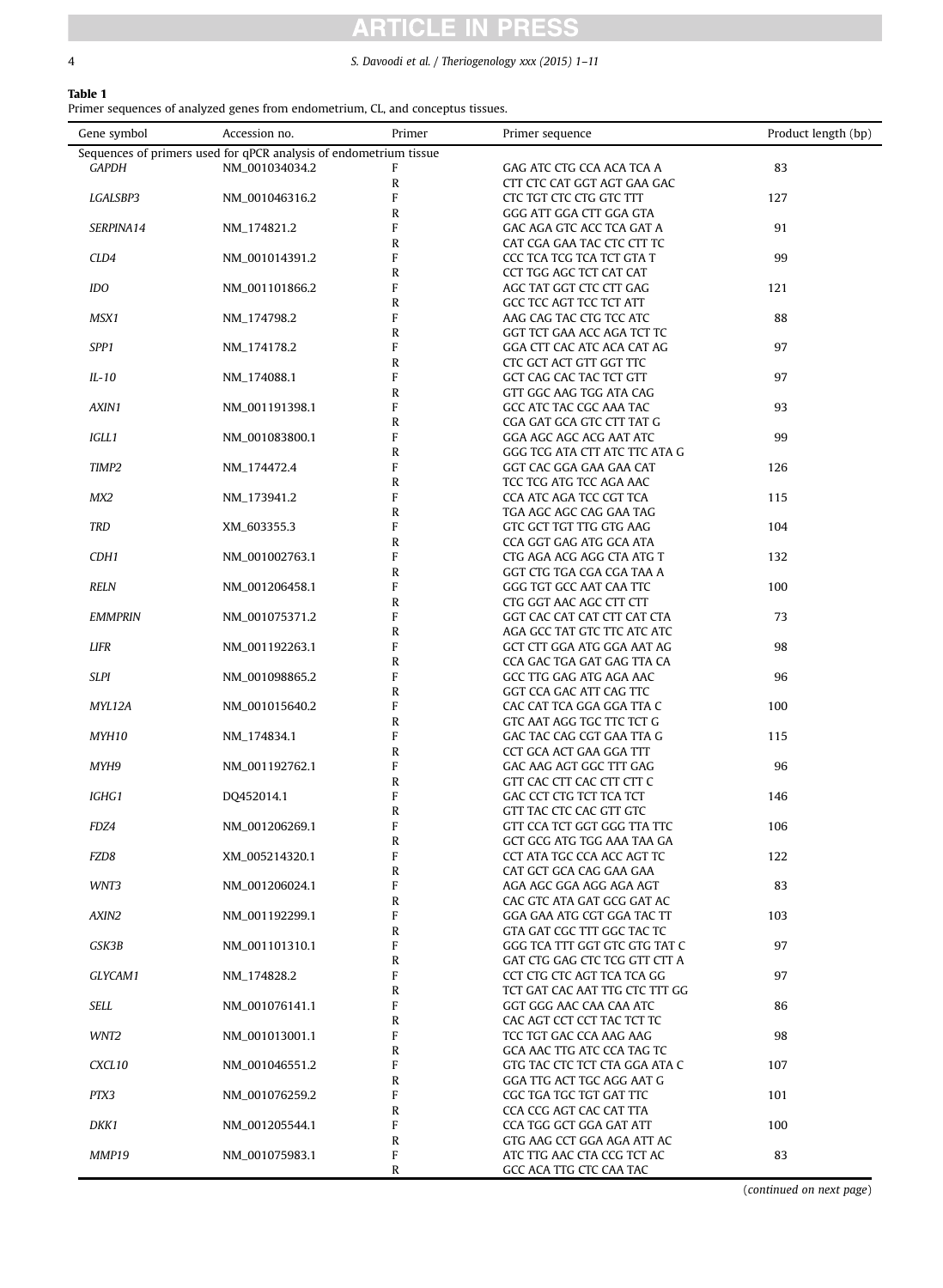# ICI I

## S. Davoodi et al. / Theriogenology xxx (2015) 1-11 5

### Table 1 (continued )

| Gene symbol      | Accession no.                                                | Primer                  | Primer sequence                 | Product length (bp) |
|------------------|--------------------------------------------------------------|-------------------------|---------------------------------|---------------------|
| <b>APC</b>       | NM 001075986.2                                               | $\overline{F}$          | GAG CCC TTC ACA GAA TGA         | 118                 |
|                  |                                                              | $\mathbb{R}$            | CTC AGG ATA CAC GGG ATA AG      |                     |
| FZD7             | NM_001144091.1                                               | $\mathbf{F}$            | GGG TGT GCC AAT CAA TTC         | 138                 |
|                  |                                                              | ${\sf R}$               | CTG GGT AAC AGC CTT CTT         |                     |
| CTNNB1           | NM_001076141.1                                               | F                       | CCC TTT GTC CAG CAA ATC         | 119                 |
|                  |                                                              | $\mathbb{R}$            | CTG TGT TCC ACC CAT AGA         |                     |
| MX1              | NM_1733940.2                                                 | F                       | AGT CCA TCC GAC TAC ATT TC      | 102                 |
|                  |                                                              | $\mathbb{R}$            | CTT CTT CTG CCT CCT TCT C       |                     |
| $COX-2$          | NM_174445                                                    | F                       | AGGTGTATGTATGAGTGTAGGA          | 484                 |
|                  |                                                              | $\mathbb{R}$            | GTGCTGGGCAAAGAATGCAA            |                     |
|                  | Sequences of primers used for qPCR analysis of CL tissue     |                         |                                 |                     |
| <b>BAX</b>       | NM_173894.1                                                  | F                       | TCT GAC GGC AAC TTC AAC TG      | 98                  |
|                  |                                                              | ${\sf R}$               | CCA TGA TGG TCC TGA TCA ACT C   |                     |
| CYP11A1          | NM_176644.2                                                  | F                       | GAA TTA CCC AGG CAT CCT CTA C   | 97                  |
|                  |                                                              | $\overline{\mathsf{R}}$ | TCT CCG TAA TAT TGG CCT TGA C   |                     |
| $BCL-2$          | NM_001166486.1                                               | F                       | ATC GTG GCC TTC TTT GAG TTC     | 104                 |
|                  |                                                              | ${\sf R}$               | TCA GGT ACT CGG TCA TCC AC      |                     |
| NOS2             | NM_001076799.1                                               | F                       | GAG CTT CTA CCT CAA GCT ATC G   | 94                  |
|                  |                                                              | R                       | TCT ATC TCC TTT GTT ACT GCT TCC |                     |
| NOS3             | NM_181037.3                                                  | F                       | GAT GGT CAA CTA CAT CCT GTC C   | 100                 |
|                  |                                                              | R                       | GGT CTT CTT CCT GGT GAT GC      |                     |
| FGF2             | NM_174056.3                                                  | F                       | CAA CAG AAG ACC TAG GGA AGA C   | 124                 |
|                  |                                                              | $\overline{\mathsf{R}}$ | ACA GCC AAC TCC TAA CAT CC      |                     |
| <b>StAR</b>      | NM_174189.2                                                  | F                       | TAC ACC ATG TGG AAT GTC AGG     | 104                 |
|                  |                                                              | R                       | CCT GTG TCA GTT GTA CAG TCT C   |                     |
| 3BHSD            | NM_174343.3                                                  | F                       | GGT AAC GTG GCC TGG ATG         | 123                 |
|                  |                                                              | R                       | CTT GTA GGG CGA GTT GTC ATA G   |                     |
| FPr              | D17395                                                       | F                       | TTAGAAGTCAGCAGCACAG             | 98                  |
|                  |                                                              | $\mathsf{R}$            | ACTATCTGGGTGAGGGCTGATT          |                     |
| <b>OXT</b>       | M25648.1                                                     | F                       | GTCTGCACCATGGCAGGTT             | 125                 |
|                  |                                                              | R                       | CAGGGGCAGTTCTGAATGT             |                     |
|                  | Sequences of primers used for qPCR analysis of embryo tissue |                         |                                 |                     |
| <b>PLAU</b>      | NM_174147.2                                                  | F                       | CTA GGG AGA AAG AAG AGT TCC     | 125                 |
|                  |                                                              | $\mathsf{R}$            | TCG ATG CCT CCT GTA GAT         |                     |
| HOXB7            | NM_174342.2                                                  | F                       | ACC TAC ACC CGC TAT CA          | 118                 |
|                  |                                                              | R                       | TGA TCT GTC TTT CTG TGA GG      |                     |
| FTH <sub>1</sub> | NM_174062.3                                                  | F                       | AGG TGG AAG CCA TCA AAG         | 102                 |
|                  |                                                              | R                       | GGG TGT GCT TGT CAA AGA         |                     |
| EEF1A1           | NM_174535.1                                                  | F                       | CTG GAA GAT GGC CCT AAA T       | 102                 |
|                  |                                                              | R                       | GGG AGG ATA ATC AGA GAA GC      |                     |
| GPX4             | NM_174770.3                                                  | F                       | GCT GGC TAT AAC GTC AAA TTC     | 91                  |
|                  |                                                              | R                       | GCT GGA CTT TCA TCC ATT TC      |                     |
| ISG15            | NM_174366.1                                                  | F                       | GTA CAA GCA GAC CAG TTC         | 84                  |
|                  |                                                              |                         |                                 |                     |
| $IL-6$           | NM_173923.2                                                  | F                       | CTT CAA ACG AGT GGG TAA AG      | 97                  |
|                  |                                                              | R                       | TAC TTC ATC CGA ATA GCT CTC     |                     |
| BMP15            | NM_001031752.1                                               | F                       | CAT ACA GAC CCT GGA CTT TC      | 108                 |
|                  |                                                              | R                       | GAG AGG TGG GAA TGA GTT AG      |                     |
| IFN-tau          | AF238612                                                     | F                       | <b>GCCCTGGTGCTGGTCAGCTA</b>     | 102                 |
|                  |                                                              | R                       | CTT CAT GAG GCC GTA TTC         |                     |
| $\mathbf{r}$     | $n \alpha n$                                                 |                         |                                 |                     |

Abbreviations: F, forward; qPCR, quantitative polymerase chain reaction; R, reverse.

(Applied Biosystems, Foster City, CA, USA) was used to synthesize complementary DNA (cDNA) from RNA. To proceed for reverse transcription polymerase chain reaction (RT-PCR) master mix,  $5 \mu L$  of DNase-treated RNA was mixed with a 5- $\mu$ L reaction mixture containing 1  $\mu$ L of 10X random primers,  $0.4 \mu L$  of  $0.8 \text{-} m$ M deoxyribonucleoside triphosphate mixture, 1 µL of 10X buffer, 0.5 µL of 50 U/µL of reverse transcriptase, 0.25  $\mu$ L of 40,000 U/mL of RNase inhibitor (New England Biolabs), and  $1.85 \mu L$  of nuclease-free water (provided in the kit). Then, the mixture was centrifuged at 2000 rpm for 2 minutes at  $4^{\circ}$ C. The conditions used for RT-PCR was set as follows:  $37 °C$  for 30 minutes, 75 °C for 15 minutes, and 4 °C for the final step. Finally, the products were stored at  $-20$  °C until the quantification polymerase chain reaction (qPCR) was performed.

#### 2.7. Quantitative real-time PCR

To perform transcription analysis and gene expression of reproductive tissues, 58 genes in total were selected on the basis of evidence in the literature showing their impact on endometrium remodeling, CL function, and embryo survival: 39 genes for endometrium, 10 genes for CL, and 9 genes for the conceptus [\(Table 1\)](#page-3-0). These genes have been grouped on the basis of their roles during endometrium preparation, embryo and CL development [\(Table 2](#page-5-0)).

Transcript abundance was compared for a set of genes in the endometrium, CL, and embryonic tissue with three replicates per sample using quantitative real-time PCR (qPCR). The qPCR analysis was performed using the Rotor-Gene Q real-time cycler (Qiagen, Hilden, Germany),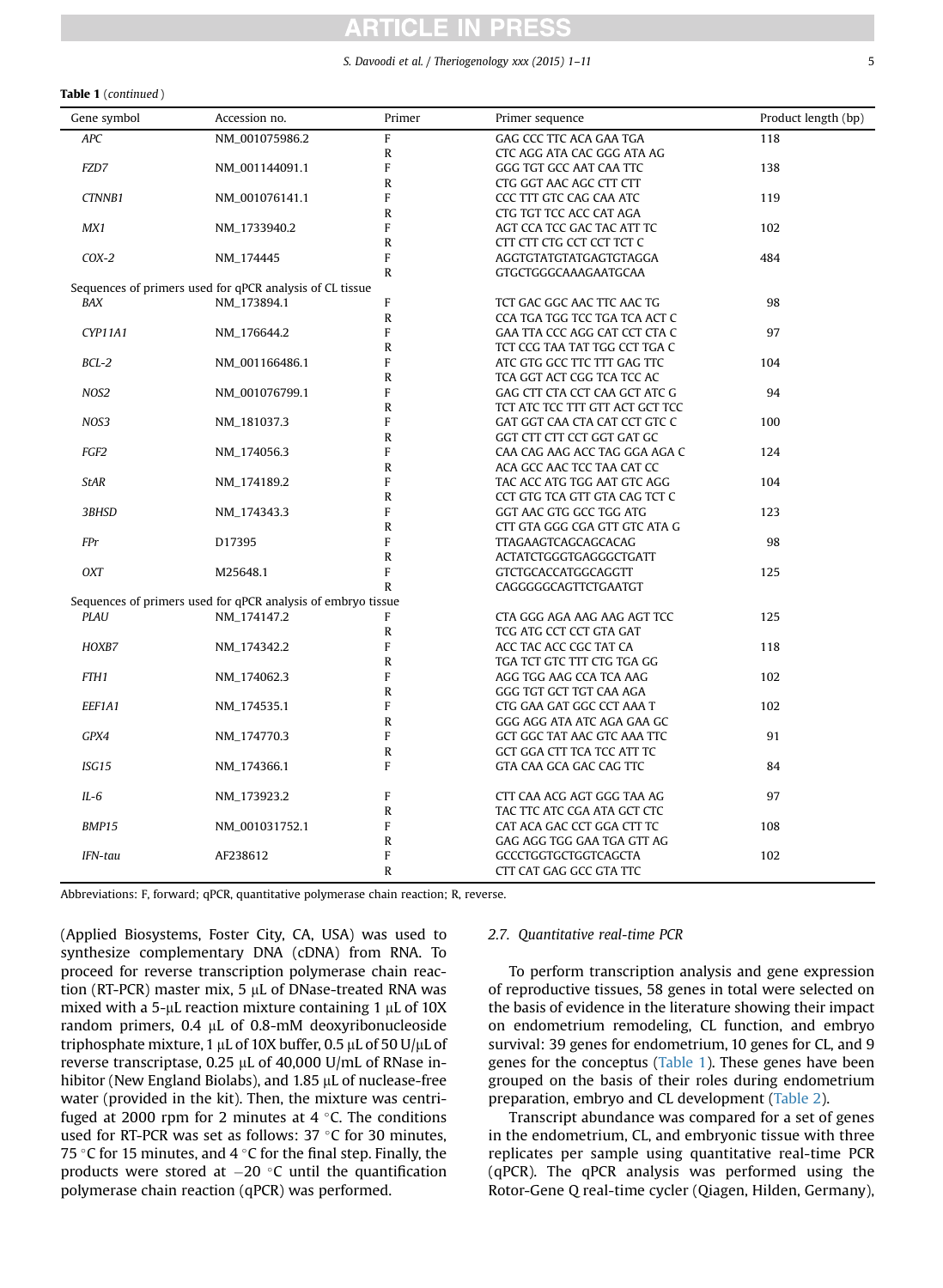<span id="page-5-0"></span>

SYBR Green Master Mix (QuantiFast SYBR Green PCR Kit; Qiagen, Toronto, Ontario, Canada), and gene-specific primers ([Table 1](#page-3-0)). For each sample, the qPCR reaction consisted of 1.2  $\mu$ L of cDNA, 0.2  $\mu$ M of each forward and reverse primer,  $7.5 \mu L$  of 2X SYBR green master mix, and 5.7  $\mu$ L of RNase-free water in a final volume of 15  $\mu$ L per reaction. Reaction conditions included an initial step of 95 °C (10 minutes), followed by 45 cycles of 95 °C (15 seconds) and 60  $\degree$ C (45 seconds). Oligonucleotide sequences used to amplify segments of each gene tested are listed in [Table 1.](#page-3-0) Only cycle thresholds smaller than 35 were used for analysis.

# 2.8. Statistical analysis

The quantitative RT-PCR results were analyzed using the mean threshold cycle (Ct) for each transcript. The Ct was calculated and normalized for the housekeeping gene GAPDH to generate delta  $(\Delta)$  Ct values. Changes in relative abundance of specific transcripts were calculated by using the delta delta ( $\Delta\Delta$ ) Ct method [\[34\]](#page-9-0). Differences between cows that expressed estrus and those that did not express estrus at the time of AI were analyzed using the PROC MIXED procedure of SAS software (version 9.2; SAS Institute Inc., Cary, NC, USA). Univariable analyses were performed using BCS, CL size, P4 concentration, embryo length, follicle size, and IFNT concentration, but only the significant ones were included in the final model (treatment was forced into the final model).

### 3. Results

## 3.1. Endometrium gene expression

The results from endometrium gene transcription analysis showed that genes related to the immune system, IGLL1, CXCL10, MX1, MX2, and SLPI had significant fold differences when comparing estrus with nonestrus cows. MX1, MX2, and SLPI showed 1.6, 2.1, and 2.0 fold increases, respectively  $(P = 0.02, 0.03,$  and 0.01), in estrus cows. In addition, within this category, IGLL1 and CXCL10 had tendency for a 1.8- and 1.4-fold increase, respectively ( $P = 0.10$ ), in estrus cows. From the adhesion category, MMP19 and MYL12A were upregulated with 1.5 ( $P = 0.05$ ) and 1.3 ( $P = 0.1$ ) fold increases, respectively, in estrus cows. OXT and COX-2, which belong to the prostaglandin biosynthesis group, showed a 0.6- and 0.4-fold downregulation in gene expression, respectively, when comparing the estrus with the nonestrus group. The fold change differences of genes in the endometrium are shown in [Figure 2](#page-6-0).

Transcript levels of other immune system–related genes (PTX3, TRD, IL10, IDO, IGHG1, and LIFR) quantified from the endometrium were not statistically significant ( $P > 0.15$ ). Cell adhesion–related genes, CLDD4, GLYCAM1, TIMP2, SPP1, LGALSBP3, SERPINA14, EMMPRIN, MYH9, and MYH10, showed no significant difference between estrus and nonestrus cows in their mRNA levels ( $P > 0.15$ ). The mRNA expression levels of developmental genes mostly linked with the wnt signaling pathway (AXIN1, APC, FZD7, CTNNB1, WNT2, DKK1, GSK3B, FZD8, FZD4, WNT3, AXIN2, RELN, and MSX1) were not different between estrus and nonestrus cows ( $P > 0.15$ ).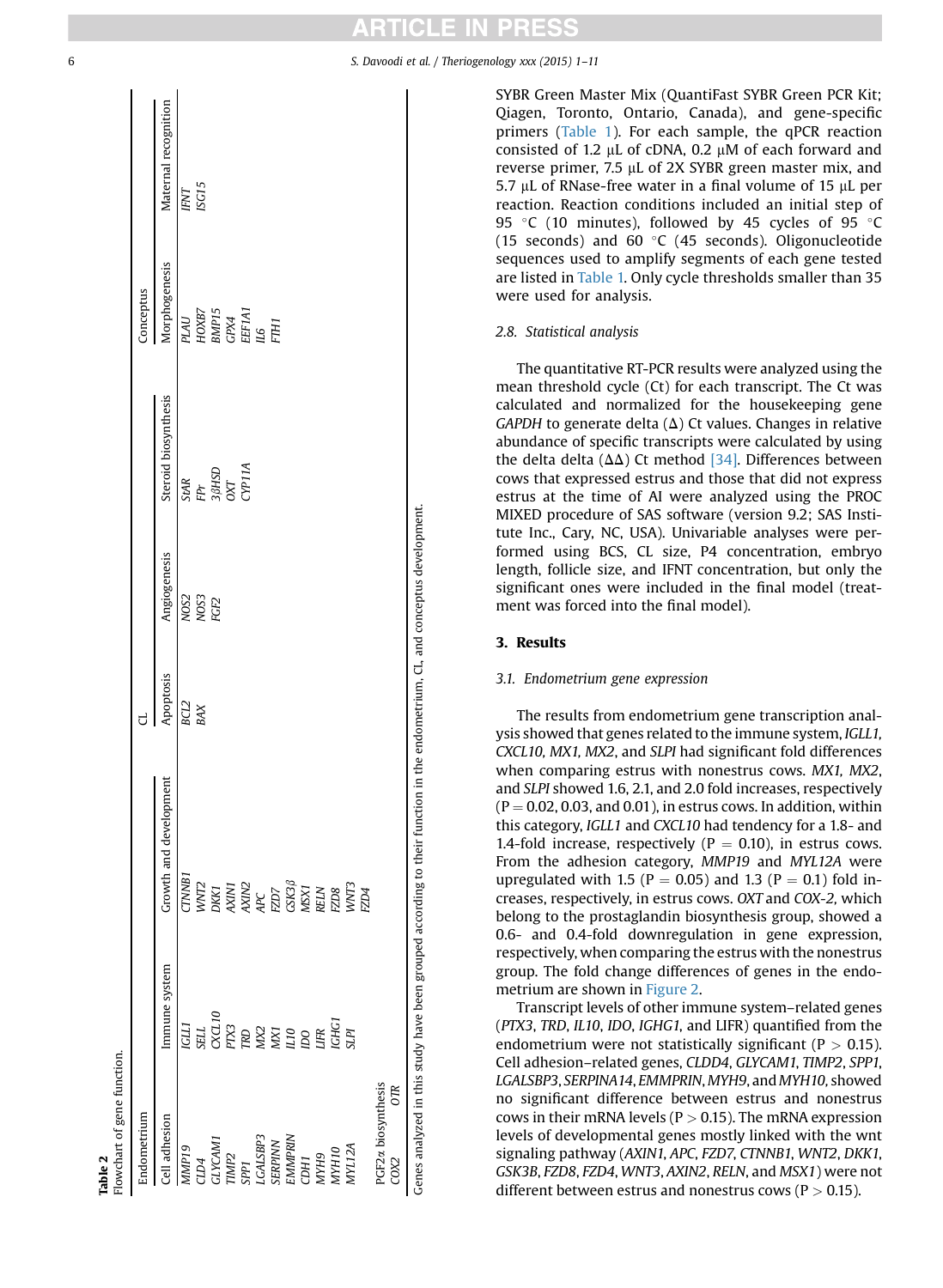S. Davoodi et al. / Theriogenology xxx (2015) 1–11 7

<span id="page-6-0"></span>

Fig. 2. Effect of estrous expression on endometrium gene expression. Significant fold difference based on nonestrus expression as a referent has been shown for genes with significant pattern of expression in endometrium tissue. For this graph, the asterisks  $(*, **)$  and  $(+)$  refer to  $P \le 0.05$ ,  $P \le 0.01$ and  $P < 0.10$ , respectively.

#### 3.2. Corpus luteum gene expression

Among the analyzed genes from the CL tissue, FPr  $(P = 0.05)$ , CYP11A (P = 0.01), and BAX (P = 0.05) were significant downregulated in estrus cows, with a 0.7-, 0.7-, and 0.8-fold difference in mRNA expression, respectively. The remaining genes analyzed (NOS2, NOS3, FGF2, OXT, 3BHSD, StAR, and BCL2) were statistically unaltered by estrous expression ( $P > 0.20$ ). All values of fold increase and significance are depicted in Figure 3.

### 3.3. Gene expression in the embryo associated with estrus

Downregulation in two different groups was observed in the embryos collected from cows in the estrus group compared with the nonestrus group. The ISG15 gene, from the maternal recognition of the pregnancy group, was observed a 0.56-fold decrease ( $P = 0.05$ ) in embryos collected from estrus cows. The  $eFF1A1$  (P = 0.09) and PLAU  $(P = 0.01)$ , both transcripts that belong to the morphogenesis group, were also different between groups with a



Fig. 3. Effect of estrous expression on CL genes involved in steroidogenesis, angiogenesis, and apoptosis. Significant fold difference based on nonestrus expression as a referent has been shown for genes with significant pattern of expression in CL tissue. For this graph, the asterisks (\*) and (\*\*) refer to  $P \le 0.05$  and  $P \le 0.01$ , respectively.

0.81- and 0.74-fold difference, respectively, when comparing embryos from estrus versus nonestrus cows. A fold difference of 0.19 was observed for BMP15, which was downregulated in estrus cows compared with nonestrus cows ( $P = 0.10$ ; Fig. 4). The remaining genes (HOXB7, FTH1, IL6, IFNT) were not significantly different (Fig. 4).

### 3.4. Ovarian and embryo parameters

Estrous expression positively affected the dimensional development of the embryos ( $P = 0.02$ ) as they were around 10 cm longer when collected from cows in the estrus group ([Table 3\)](#page-7-0). The IFNT concentration within the uterine flushing media was not different between the estrus and nonestrus groups ( $P = 0.47$ ). Follicle size was not affected by estrous expression as well ([Table 3](#page-7-0);  $P = 0.89$ ). The CL tended to be smaller ( $P = 0.10$ ) although concentrations of P4 were not statistically significant when comparing estrus and nonestrus cows on Day 7 ( $P = 0.34$ ; [Table 3\)](#page-7-0). By Day 18, the volume of the CL was not different between groups ( $P = 0.45$ ). There was a tendency for a greater BCS in nonestrus cows compared with estrus cows ( $P = 0.10$ ; [Table 3](#page-7-0)).

#### 3.5. Effect of concentration of P4 on Day 7

Effect of concentration of P4 (high and low; based on median value) on Day 7 as a main factor affecting gene expression was analyzed. Gene expression in the endometrium was affected by P4 concentration. Immune-related genes within the endometrium such as TRD, IGLL1, MX2, and SLPI showed a significant upregulation when comparing the high versus low P4 concentrations ( $P < 0.05$ ; [Fig. 5\)](#page-7-0). Other groups of genes which showed upregulation in the high-P4 group compared with the low-P4 group belong to adhesion molecules (*GLYCAM1* [P = 0.003] and *MYL12A* [P = 0.02]), the wnt signaling pathway ( $APC[P=0.001]$  and WNT2 [P = 0.01]). The IL10 (P = 0.09), CXCL10 (P = 0.07), MX1 (P = 0.07), and CDH1 ( $P = 0.09$ ) also showed a tendency for upregulation in the high-P4 group compared with the low-P4 group. Embryo gene expression was also not affected by concentration of P4 on Day 7. The interaction between estrus effect and P4



Fig. 4. Effect of estrous expression on embryo genes involved in morphogenesis, immune system, and protein synthesis. Significant fold difference based on nonestrus expression as a referent has been shown for genes with significant pattern of expression in endometrium tissue. For this graph, the asterisk (\*, \*\*) and (+) refer to P  $\leq$  0.05, P  $\leq$  0.01 and P  $\leq$  0.10, respectively.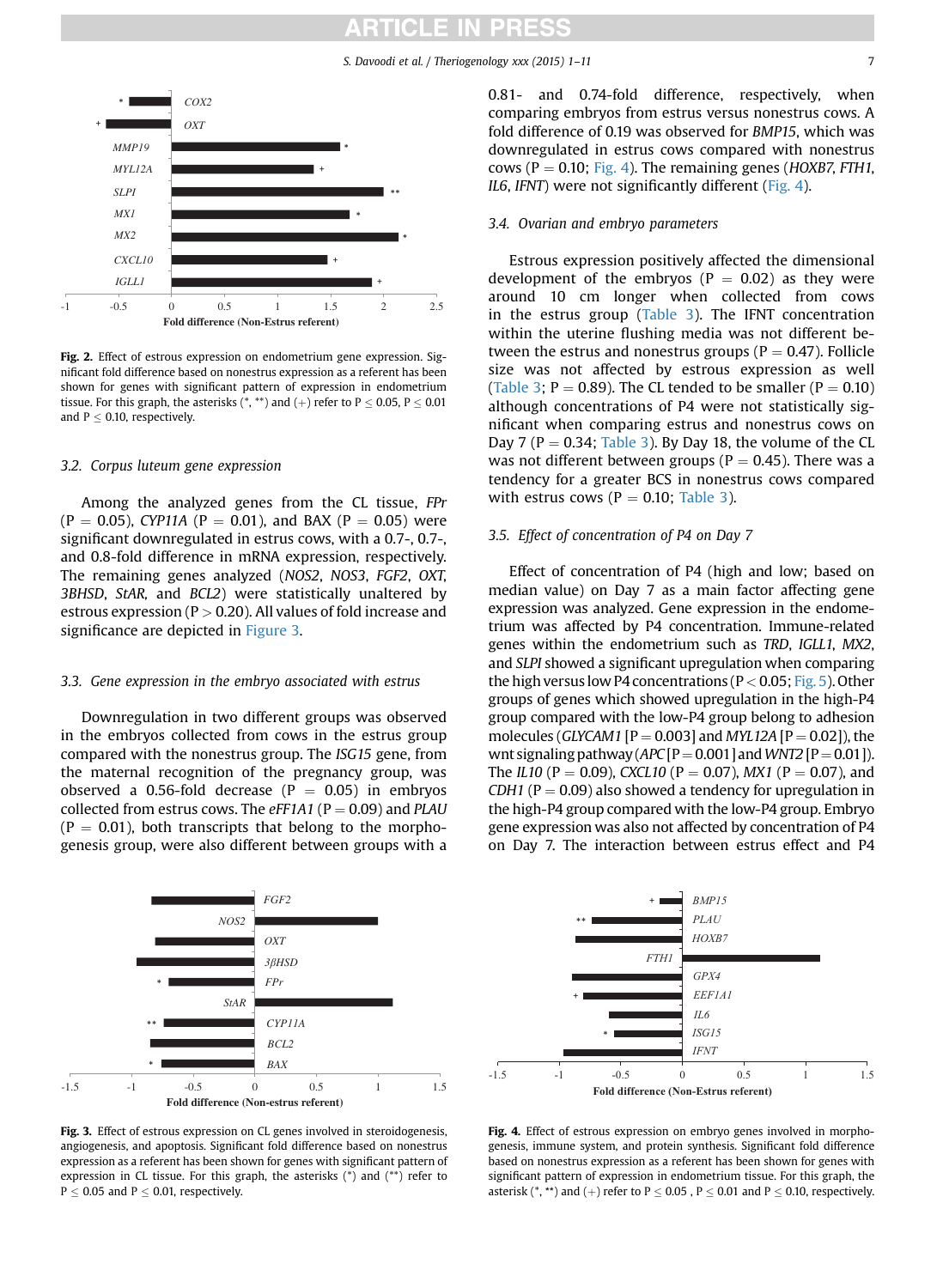# C LI

<span id="page-7-0"></span>8 S. Davoodi et al. / Theriogenology xxx (2015) 1–11

# Table 3

Reproductive parameters collected on Days 7 and 19 of pregnancy from cows in the estrus and nonestrus groups.

| Estrus cows   | Nonestrus<br><b>COWS</b> | P value |
|---------------|--------------------------|---------|
| $3.30 + 0.10$ | $3.45 + 0.10$            | 0.10    |
| $14.0 + 1.0$  | $14.2 + 1.0$             | 0.89    |
| $3.8 + 0.9$   | $52 + 10$                | 0.34    |
| $3.9 + 0.7$   | $44 + 08$                | 0.62    |
| $69 + 08$     | $88 + 0.8$               | 0.10    |
| $10.5 + 1.0$  | $9.4 + 1.0$              | 0.45    |
| $38.3 + 2.8$  | $28.2 + 2.9$             | 0.02    |
| $8.3 + 1.7$   | $10.2 + 1.9$             | 0.47    |
|               |                          |         |

Abbreviations: BCS, body condition score; IFNT, interferon-tau; P4, progesterone.

concentration on Day 7 and their synergistic effect on endometrium gene expression were significant for immunerelated genes such as  $MX1$  (P = 0.003),  $MX2$  (P = 0.04), TRD  $(P = 0.05)$ , and SLPI (P = 0.003). GLYCAM1 (P = 0.04), APC  $(P = 0.01)$ , and *IGLL1* ( $P = 0.08$ ; Fig. 6) also showed a differential gene expression on the basis of the interaction between expression of estrus and concentration of P4 on Day 7.

Other nongenomic results showed that IFNT concentration, CL volume on Days 7 and 18, follicle diameter, and BCS were not affected by categorization based on concentration of P4 on Day 7 ( $P > 0.15$ ).

### 3.6. Effect of conceptus size

Animal variables and embryo gene expression were analyzed against embryo size (large and small; based on medium length [34 cm]). Embryo size did not affect IFNT concentration, CL volume on Days 7 and 18, concentration of P4 on Days 7 and 18, follicle diameter, and BCS. There were only two conceptus transcripts downregulated in the large-conceptus group (BMP15 [fold difference  $= 0.05$ ;  $P = 0.005$ ] and GPX4 [fold difference  $= 0.81$ ; P  $= 0.05$ ]).

#### 4. Discussion



The aim of this study was to investigate the association of estrous expression at the time of AI with expression of

Fig. 5. Effect of progesterone (P4) concentration at Day 7 on endometrium gene expression. Significant fold difference based on the low-P4 group as a referent has been shown for genes with significant pattern of expression in endometrium tissue. For this graph, the asterisks  $(*, **, ***)$  and  $(+)$  refer to  $P \le 0.05$ ,  $P \le 0.01$ ,  $P \le 0.001$ , and  $P \le 0.10$ , respectively.



Fig. 6. Interaction between estrous expression and concentration of progesterone (P4) on Day 7 on endometrium gene expression. For this graph, the asterisks  $(*, **)$  and  $(+)$  refer to  $P \le 0.05$ ,  $P \le 0.01$ , and  $P \le 0.10$ , respectively.

critical genes in the endometrium, CL, and embryo during the preimplantation period. In addition, the difference in estrous expression was evaluated for reproductive parameters such as CL volume, conceptus size, concentration of P4 in plasma, and follicle diameter. Evidence from this study supports our hypothesis that estrous expression positively influences the expression of target genes important for embryo survivability. Cows that expressed estrous behavior near AI had a significant improvement in the profile of endometrium gene expression critical for suppressing the local maternal immune system and adhesion between endometrium epithelial cells and the conceptus, as well as partly inhibiting the mRNA machinery for PGF2a synthesis. Genes related to the immune system and adhesion group in the endometrium were also significantly affected by P4 concentration on Day 7. The results from the gene analysis of the CL also confirmed downregulation of cellular pathways associated with apoptosis and PGF2a synthesis which favors CL maintenance and secretion of P4, both key to sustain pregnancy.

The early embryonic development until implantation is arguably the most important period that define a successful pregnancy. A significant proportion of all embryonic losses in lactating cows occurs between Days 8 and 21 of pregnancy [\[35\]](#page-9-0). Because of operational limitations, it was not possible to check for length of dominance or P4 levels during the growth of the preovulatory follicle. The specific causes that lead to the presence or absence of estrous expression are unknown on the basis of the data collected in this study and warrant further investigations. The expression of estrus can indicate the state of sensitivity of the hypothalamus to E2 and perhaps the best timing for the optimal function of all other reproductive tissues related with the survivability of the early embryo.

The upregulation of immune system–related genes involved in endometrium receptivity (MX1, MX2, IGLL1, SLPI, and CXCL10) is in agreement with previous studies [36–[39\].](#page-10-0) The CXCL10 acts to attract trophoblasts to the endometrium and promote adhesive activity in ruminant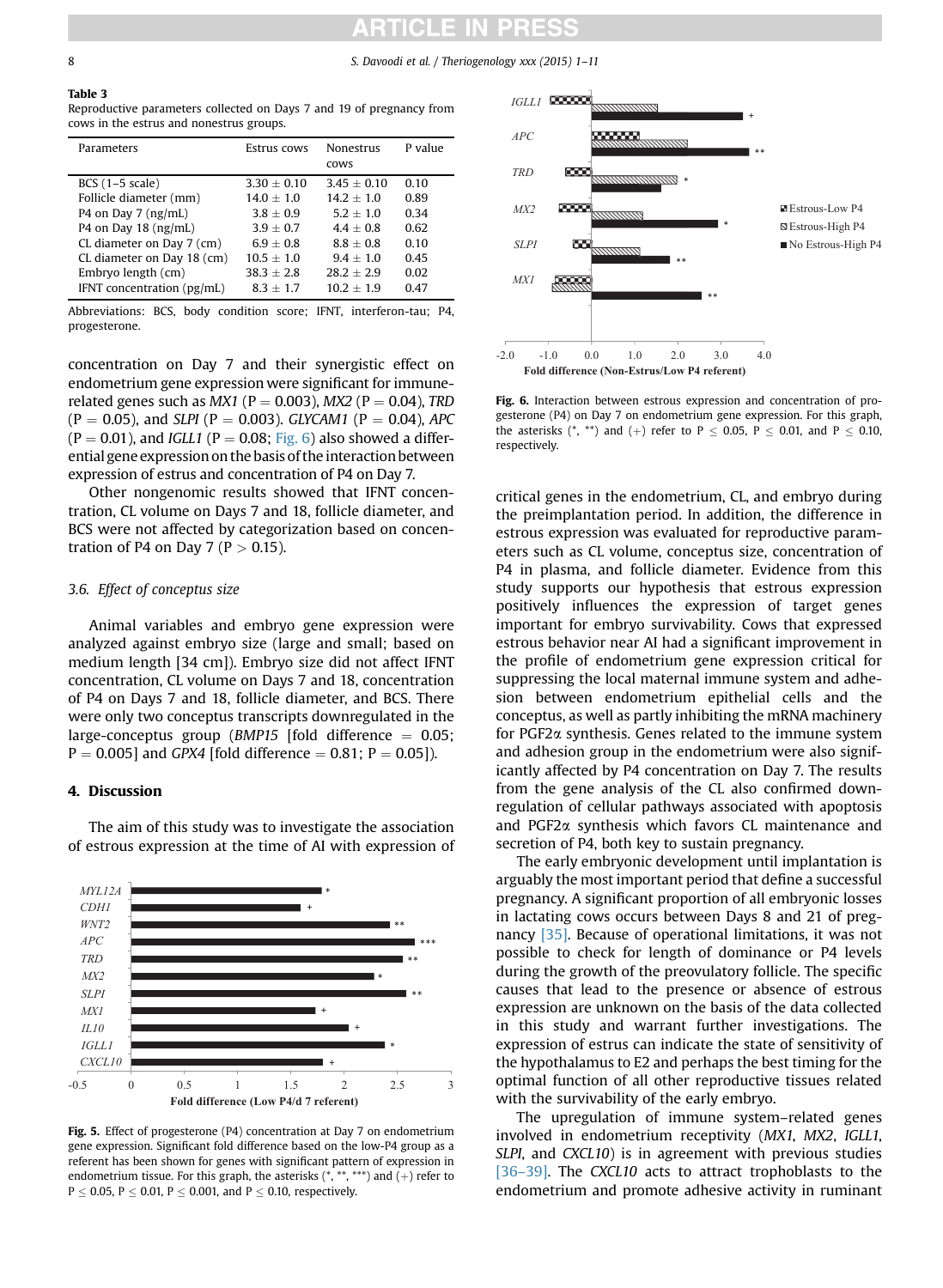species [\[40,41\]](#page-10-0) and has been shown to have more than a 11-fold upregulation in pregnant cows [\[39\]](#page-10-0). In a study by Walker et al. [\[42\]](#page-10-0), CXCL10 was downregulated in subfertile dairy cows compared with fertile cows. Myxoviruses are integral components of the innate immune system and were identified in blood leukocytes as a potential marker for pregnancy diagnosis in dairy heifers [\[43\].](#page-10-0) Hicks et al. [\[44\]](#page-10-0) indicated a 15-fold increase in MX1 and MX2 from Days 12 to 15 after AI caused by pregnancy. Others have shown a temporal difference in the expression of these genes as indicated by greater expression of MX2 on Days 18 and 20 compared with Days 14 and 16 of pregnancy  $[45]$ . The *IGLL1* expression positively impacts B cells development which are critical members of the adaptive immunity  $[46]$  and can indirectly enhance MX1 and MX2 activity. SLPI has the ability to interrupt the activation of transcription factor NFkB and possibly cause a reduction in COX-2 expression, favoring CL maintenance. Some studies showed that hypoxia-induced COX-2 expression also happens through the NF-kB pathway [\[47,48\]](#page-10-0).

The extensive molecular and structural changes taking place during the preimplantation stage in the endometrium are necessary for the reorganization of the glandular endometrium [\[49\]](#page-10-0). MMP19 has been shown to be important for the regulation of conceptus attachment in bovine endometrium [\[50\]](#page-10-0), whereas MYL12A expression is important for the regulation of protrusion and adhesiongenerated signaling [\[51,52\]](#page-10-0) as well as for cadherin clustering [\[53,54\]](#page-10-0) and the stability of the cell–cell junction.

Data from the present study showed a decrease in the expression of OTR in the endometrium in the estrus group. It was reported that the expression of OTR is impacted by P4 and E2 concentrations [\[55,56\]](#page-10-0) and key for the synthesis of PGF2 $\alpha$  and consequent maintenance of the CL [\[50,55,57,58\]](#page-10-0). The downregulation of COX2, a major enzyme necessary for the synthesis of PGF2a, is probably a product of the lower expression of OTR. The optimal reduction in the expression of OTR and COX2 signals on Day 19 of the estrous cycle may only appear when the complete estrous cycle, including proper expression of estrus, is allowed.

Results regarding the role of the wnt signaling pathway showed no significant difference in gene expression between animals that did or did not express estrus at the time of AI. The influence of the wnt signaling pathway could be dependent on the stage of embryo development. The activation of wnt signaling in bovine embryos by inhibitors of  $GSK3\beta$  either blocks or increases development to the blastocyst stage [\[29\]](#page-9-0). It is known that at the morula stage, the embryo undergoes major genome activation [\[59\]](#page-10-0) and perhaps the wnt signaling may have been already deactivated on Day 19 of pregnancy.

Analysis of target genes in the CL showed a significant decrease in genes related to apoptosis, PGF2a and P4 synthesis. Downregulation of BAX may be due to the antiluteolytic effects of IFNT (increase) or COX2 (decrease). Sugino et al. [\[60\]](#page-10-0) reported high BCL2 and low BAX expression in the CL during the midluteal phase and early pregnancy in humans, whereas low BCL2 and high BAX expression were found in the regressing CL. The  $PGF2\alpha$ receptors (FPr) are required to interact with PGF2a released from uterus at the time of luteal regression  $[61]$ , but during pregnancy, the number of PGF2a receptors in CL is reduced to allow CL maintenance. The PGF2a synthesis is indirectly regulated by endometrial COX2, and its expression is necessary before luteolysis [62–[64\]](#page-10-0), which is corroborated by the results of the present study.

The gene expression of the conceptus had a significant reduction in ISG15 and PLAU expression in the estrus group. In addition, eEF1A1 and BMP15 showed a tendency for downregulation. ISG15 synthesis is stimulated by IFNT secretion from the conceptus and early detected on Day 17 of pregnancy but with peak levels between Days 18 and 23 and back to baseline levels by Day 45 in cows  $[65]$ . No difference between estrus and nonestrus cows regarding IFNT concentration on Day 18 conceptus tissue was observed in the present study, in spite of the difference in conceptus length favoring the estrus group. The benefit of a larger conceptus is likely the physical occupation of the lumen and increased likelihood of promoting IFNT-driven changes in as much endometrium tissue as possible. Although in some studies, they have reported a correlation between IFNT secretion and embryo size [\[66\],](#page-10-0) they have not observed a relationship between IFNT concentration or embryo size and IFNT mRNA expression. We also observed a reduction in BMP15 expression of cows in the estrus group which possibly relates to the tempospatial genome activation of the embryo. In a study by Pennetier et al. [\[67\]](#page-10-0), these authors found BMP15 transcripts until the five- to eight-cell stage but only trace levels in the morulae stage. According to our results, cows with smaller embryo size had greater expression of BMP15 and GPX4 in estrus versus nonestrus cows. The target genes affected by estrous expression in the conceptus seem of significant importance, but their interpretation is rather unclear. Further studies are necessary to clarify their roles and relationship with the endometrium status.

Ultimately, the present study found a correlation between P4 concentration and endometrial gene expression, which was mainly pronounced in immune system–related genes (IL-10, MX1, SLPI, MX2, TRD, CXCL10, and IGLL1), adhesion molecules (GLYCAM1, CDH1, and MYL12A), and wnt signaling (APC and WNT2). Other variables such as conceptus gene expression or animal physiological factors were not affected by P4 concentration on Day 7 of gestation. There was an interaction between estrous expression and P4 concentration which significantly affected expression of genes in the endometrium, specifically when the combination of estrous expression and low P4 concentration was in place. The upregulation of critical groups of genes in the endometrium under these circumstances of estrous expression and low P4 could be of great importance, particularly in beef cows. It is likely that a combination of factors leading to the day of collection (e.g., expression of estrus, endocrine milieu during the preimplantation phase) leads to the optimal function of reproductive tissues and embryonic receptivity.

#### 4.1. Conclusions

The expression of estrus promoted changes in the preimplantation endometrium, CL, and conceptus gene expression. Critical cellular pathways related to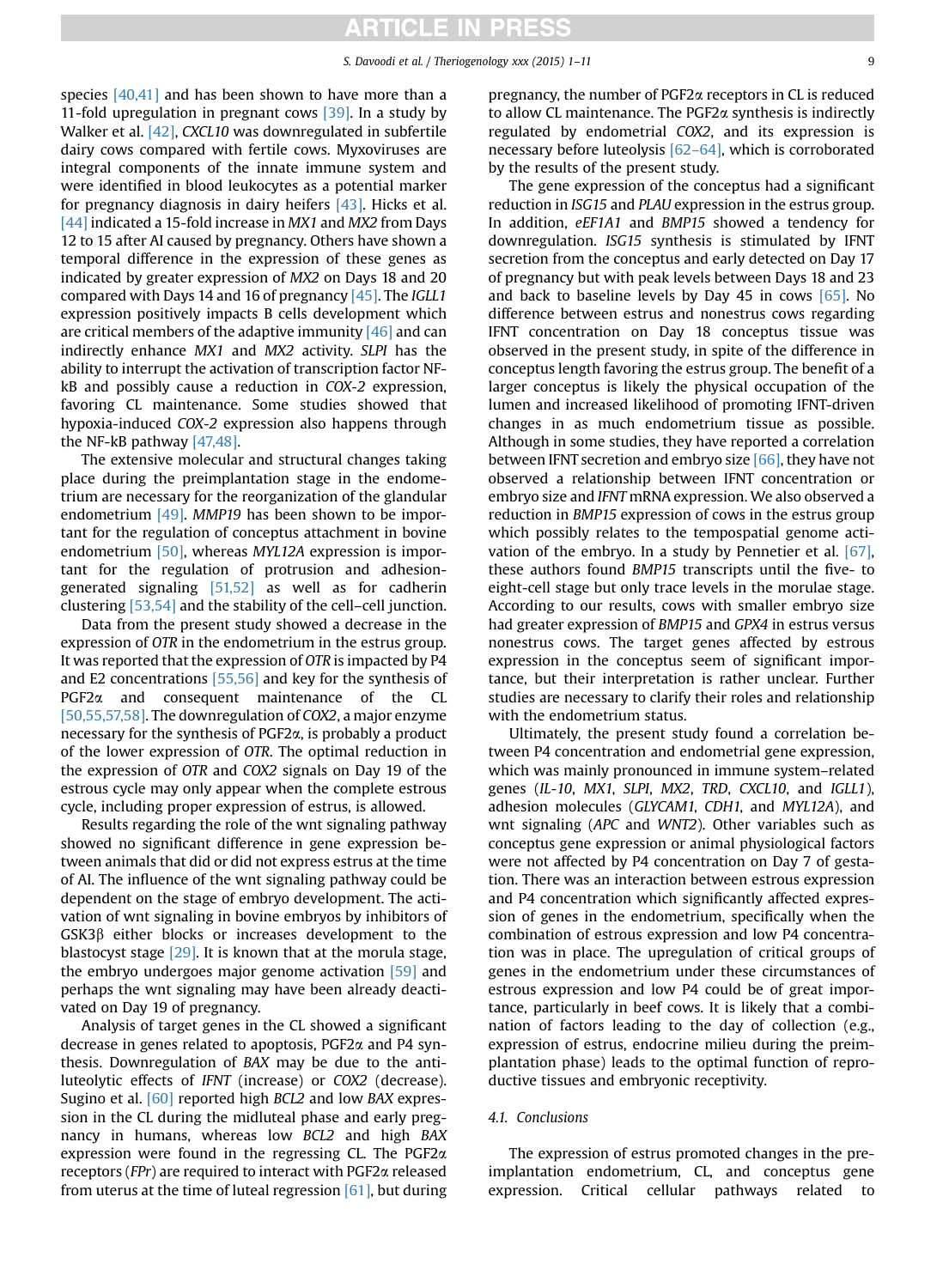<span id="page-9-0"></span>10 S. Davoodi et al. / Theriogenology xxx (2015) 1–11

suppression of the maternal immune system, attachment between the conceptus and the endometrium, and CL maintenance during pregnancy were favorably expressed in cows that expressed estrus near AI. Moreover, cows in the estrus group yielded longer conceptuses, which can be associated with better chances of survival. The effects of expression of estrus seem to interact with P4 concentration on Day 7 of the estrous cycle in a way that positively influences endometrium receptivity and embryo development.

#### Acknowledgments

This study was supported by a contribution from the Dairy Research Cluster Initiative (Grant no. AIP-CL04; Dairy Farmers of Canada, Agriculture and Agri-Food Canada, Canadian Dairy Network, and Canadian Dairy Commission) and from the Natural Sciences and Engineering Research Council of Canada (Grant no. 418672-13). B.I. Cappellozza was funded by the Science Without Borders program from Conselho Nacional de Desenvolvimento Científico e Tecnológico (CNPq; Brasília, Brazil). A.C.C. Fernandes was funded by the PDSE-CAPES program from the Brazilian Ministry of Education. The authors also thank all students who assisted with the data collection.

### References

- [1] [Dunne LD, Diskin MG, Sreenan JM. Embryo and foetal loss in beef](http://refhub.elsevier.com/S0093-691X(15)00544-0/sref1) [heifers between day 14 of gestation and full term. Anim Reprod Sci](http://refhub.elsevier.com/S0093-691X(15)00544-0/sref1) [2000;58:39](http://refhub.elsevier.com/S0093-691X(15)00544-0/sref1)–44.
- [2] [Roche JF, Bolandl MP, McGeady TA. Reproductive wastage following](http://refhub.elsevier.com/S0093-691X(15)00544-0/sref2) artifi[cial insemination of heifers. Vet Rec 1981;109:401](http://refhub.elsevier.com/S0093-691X(15)00544-0/sref2)–4.
- [3] [Lopes AS, Butler ST, Gilbert RO, Butler WR. Relationship of pre](http://refhub.elsevier.com/S0093-691X(15)00544-0/sref3)[ovulatory follicle size, estradiol concentrations and season to](http://refhub.elsevier.com/S0093-691X(15)00544-0/sref3) [pregnancy outcome in dairy cows. Anim Reprod Sci 2007;99:34](http://refhub.elsevier.com/S0093-691X(15)00544-0/sref3)–43.
- [4] [Pereira MHC, Rodrigues ADP, Martins T, Oliveira WVC, Silveira PSA,](http://refhub.elsevier.com/S0093-691X(15)00544-0/sref4) Wiltbank MC, et al. Timed artifi[cial insemination programs during](http://refhub.elsevier.com/S0093-691X(15)00544-0/sref4) [the summer in lactating dairy cows: comparison of the 5-d Cosynch](http://refhub.elsevier.com/S0093-691X(15)00544-0/sref4) [protocol with an estrogen/progesterone-based protocol. J Dairy Sci](http://refhub.elsevier.com/S0093-691X(15)00544-0/sref4) [2013;96:6904](http://refhub.elsevier.com/S0093-691X(15)00544-0/sref4)–14.
- [5] [Murray MK. Changes in secretory status, cell height and percentage](http://refhub.elsevier.com/S0093-691X(15)00544-0/sref5) [ciliation of epithelial lining of sheep](http://refhub.elsevier.com/S0093-691X(15)00544-0/sref5) fimbria oviduct during early [pregnancy. J Reprod Fertil 1996;106:173](http://refhub.elsevier.com/S0093-691X(15)00544-0/sref5)–83.
- [6] [Murray MK. Epithelial lining of the sheep ampulla oviduct un](http://refhub.elsevier.com/S0093-691X(15)00544-0/sref6)[dergoes pregnancy-associated morphological changes in secretory](http://refhub.elsevier.com/S0093-691X(15)00544-0/sref6) [status and cell height. Biol Reprod 1995;53:653](http://refhub.elsevier.com/S0093-691X(15)00544-0/sref6)–63.
- [7] [Bridges GA, Mussard ML, Pate JL, Ott TL, Hansen TR, Day ML. Impact](http://refhub.elsevier.com/S0093-691X(15)00544-0/sref7) [of preovulatory estradiol concentrations on conceptus development](http://refhub.elsevier.com/S0093-691X(15)00544-0/sref7) [and uterine gene expression. Anim Reprod Sci 2012;133:16](http://refhub.elsevier.com/S0093-691X(15)00544-0/sref7)–26.
- [8] [Geary TW, Smith MF, MacNeil MD, Day ML, Bridges GA, Perry GA, et al.](http://refhub.elsevier.com/S0093-691X(15)00544-0/sref8) [Triennial reproduction symposium:in](http://refhub.elsevier.com/S0093-691X(15)00544-0/sref8)fluence of follicular characteristics [at ovulation on early embryonic survival. J Anim Sci 2013;91:3014](http://refhub.elsevier.com/S0093-691X(15)00544-0/sref8)–21.
- [Vasconcelos JL, Sartori R, Oliveira HN, Guenther JG, Wiltbank MC.](http://refhub.elsevier.com/S0093-691X(15)00544-0/sref9) [Reduction in size of the ovulatory follicle reduces subsequent luteal](http://refhub.elsevier.com/S0093-691X(15)00544-0/sref9) [size and pregnancy rate. Theriogenology 2001;56:307](http://refhub.elsevier.com/S0093-691X(15)00544-0/sref9)–14.
- [10] [Pereira MH, Sanches CP, Guida TG, Rodrigues AD, Aragon FL,](http://refhub.elsevier.com/S0093-691X(15)00544-0/sref10) [Veras MB, et al. Timing of prostaglandin F2](http://refhub.elsevier.com/S0093-691X(15)00544-0/sref10)a treatment in an [estrogen-based protocol for timed arti](http://refhub.elsevier.com/S0093-691X(15)00544-0/sref10)ficial insemination or timed [embryo transfer in lactating dairy cows. J Dairy Sci 2013;6:2837](http://refhub.elsevier.com/S0093-691X(15)00544-0/sref10)–46.
- [11] [Atkins JA, Smith MF, MacNeil MD, Jinks EM, Abreu FM, Alexander LJ,](http://refhub.elsevier.com/S0093-691X(15)00544-0/sref11) [et al. Pregnancy establishment and maintenance in cattle. J Anim Sci](http://refhub.elsevier.com/S0093-691X(15)00544-0/sref11) [2013;91:722](http://refhub.elsevier.com/S0093-691X(15)00544-0/sref11)–33.
- [12] [Spencer TE, Sandra O, Wolf E. Genes involved in conceptus](http://refhub.elsevier.com/S0093-691X(15)00544-0/sref12)[endometrial interactions in ruminants: insights from reduc](http://refhub.elsevier.com/S0093-691X(15)00544-0/sref12)[tionism and thoughts on holistic approaches. Reproduction 2008;](http://refhub.elsevier.com/S0093-691X(15)00544-0/sref12) [135:165](http://refhub.elsevier.com/S0093-691X(15)00544-0/sref12)–79.
- [13] [Spencer TE, Bazer FW. Temporal and spatial alterations in uterine](http://refhub.elsevier.com/S0093-691X(15)00544-0/sref13) [estrogen receptor and progesterone receptor gene expression](http://refhub.elsevier.com/S0093-691X(15)00544-0/sref13)

[during the estrous cycle and early pregnancy in the ewe. Biol](http://refhub.elsevier.com/S0093-691X(15)00544-0/sref13) [Reprod 1995;53:1527](http://refhub.elsevier.com/S0093-691X(15)00544-0/sref13)–43.

- [14] [Bainbridge DR. Evolution of mammalian pregnancy in the presence](http://refhub.elsevier.com/S0093-691X(15)00544-0/sref14) [of the maternal immune system. Rev Reprod 2000;5:67](http://refhub.elsevier.com/S0093-691X(15)00544-0/sref14)–74.
- [15] [Ulbrich SE, Frohlich T, Schulke K, Englberger E, Waldschmitt N,](http://refhub.elsevier.com/S0093-691X(15)00544-0/sref15) [Arnold GJ, et al. Evidence for estrogen-dependent uterine](http://refhub.elsevier.com/S0093-691X(15)00544-0/sref15) [serpin \(SERPINA14\) expression during estrus in the bovine](http://refhub.elsevier.com/S0093-691X(15)00544-0/sref15) [endometrial glandular epithelium and lumen. Biol Reprod 2009;](http://refhub.elsevier.com/S0093-691X(15)00544-0/sref15) [81:795](http://refhub.elsevier.com/S0093-691X(15)00544-0/sref15)–805.
- [16] [Moffatt J, Bazer FW, Hansen PJ, Chun PW, Roberts RM. Puri](http://refhub.elsevier.com/S0093-691X(15)00544-0/sref16)fication, [secretion and immunocytochemical localization of the uterine milk](http://refhub.elsevier.com/S0093-691X(15)00544-0/sref16) [proteins, major progesterone-induced proteins in uterine secretions](http://refhub.elsevier.com/S0093-691X(15)00544-0/sref16) [of the sheep. Biol Reprod 1987;36:419](http://refhub.elsevier.com/S0093-691X(15)00544-0/sref16)–30.
- [17] [Tekin S, Padua MB, Brad AM, Rhodes ML, Hansen PJ. Expression and](http://refhub.elsevier.com/S0093-691X(15)00544-0/sref17) [properties of recombinant ovine uterine serpin. Exp Biol Med](http://refhub.elsevier.com/S0093-691X(15)00544-0/sref17) [\(Maywood\) 2006;231:1313](http://refhub.elsevier.com/S0093-691X(15)00544-0/sref17)–22.
- [18] [Tekin S, Hansen PJ. Natural killer-like cells in the sheep: functional](http://refhub.elsevier.com/S0093-691X(15)00544-0/sref18) [characterization and regulation by pregnancy-associated proteins.](http://refhub.elsevier.com/S0093-691X(15)00544-0/sref18) [Exp Biol Med \(Maywood\) 2002;227:803](http://refhub.elsevier.com/S0093-691X(15)00544-0/sref18)–11.
- [19] [Skopets B, Liu WJ, Hansen PJ. Effects of endometrial serpin-like](http://refhub.elsevier.com/S0093-691X(15)00544-0/sref19) [proteins on immune responses in sheep. Am J Reprod Immunol](http://refhub.elsevier.com/S0093-691X(15)00544-0/sref19) [1995;33:86](http://refhub.elsevier.com/S0093-691X(15)00544-0/sref19)–93.
- [20] [Pfarrer C, Hirsch P, Guillomot M, Leiser R. Interaction of integrin](http://refhub.elsevier.com/S0093-691X(15)00544-0/sref20) [receptors with extracellular matrix is involved in trophoblast](http://refhub.elsevier.com/S0093-691X(15)00544-0/sref20) [giant cell migration in bovine placentomes. Placenta 2003;24:](http://refhub.elsevier.com/S0093-691X(15)00544-0/sref20) [588](http://refhub.elsevier.com/S0093-691X(15)00544-0/sref20)–97.
- [21] [Wooding FB. The role of the binucleate cell in ruminant placental](http://refhub.elsevier.com/S0093-691X(15)00544-0/sref21) [structure. J Reprod Fertil Suppl 1982;31:31](http://refhub.elsevier.com/S0093-691X(15)00544-0/sref21)–9.
- [22] [Von Rango U. Fetal tolerance in human pregnancy](http://refhub.elsevier.com/S0093-691X(15)00544-0/sref22)-[a crucial bal](http://refhub.elsevier.com/S0093-691X(15)00544-0/sref22)[ance between acceptance and limitation of trophoblast invasion.](http://refhub.elsevier.com/S0093-691X(15)00544-0/sref22) [Immunol Lett 2008;115:21](http://refhub.elsevier.com/S0093-691X(15)00544-0/sref22)–32.
- [23] Bazer FW, Kim J, Song G, Satterfield MC, Johnson GA, Burgardt RC, et al. Uterine environment and conceptus development in ruminants 2012;2:297–304.
- [24] [Forde N, Mehta JP, McGettigan PA, Mamo S, Bazer FW, Spencer TE,](http://refhub.elsevier.com/S0093-691X(15)00544-0/sref24) [et al. Alterations in expression of endometrial genes coding for](http://refhub.elsevier.com/S0093-691X(15)00544-0/sref24) [proteins secreted into the uterine lumen during conceptus elonga](http://refhub.elsevier.com/S0093-691X(15)00544-0/sref24)[tion in cattle. BMC Genomics 2013;14:321](http://refhub.elsevier.com/S0093-691X(15)00544-0/sref24).
- [25] [Van der Horst PH, Wang Y, van der Zee M, Burger CW, Blok LJ.](http://refhub.elsevier.com/S0093-691X(15)00544-0/sref25) [Interaction between sex hormones and WNT/](http://refhub.elsevier.com/S0093-691X(15)00544-0/sref25)B-catenin signal [transduction in endometrial physiology and disease. Mol Cell](http://refhub.elsevier.com/S0093-691X(15)00544-0/sref25) [Endocrinol 2012;358:176](http://refhub.elsevier.com/S0093-691X(15)00544-0/sref25)–84.
- [26] [Atli MO, Guzeloglu A, Dinc DA. Expression of wingless type \(WNT\)](http://refhub.elsevier.com/S0093-691X(15)00544-0/sref26) [genes and their antagonists at mRNA levels in equine endometrium](http://refhub.elsevier.com/S0093-691X(15)00544-0/sref26) [during the estrous cycle and early pregnancy. Anim Reprod Sci](http://refhub.elsevier.com/S0093-691X(15)00544-0/sref26) [2011;125:94](http://refhub.elsevier.com/S0093-691X(15)00544-0/sref26)–102.
- [27] [Macdonald LJ, Sales KJ, Grant V, Brown P, Jabbour HN, Catalano RD.](http://refhub.elsevier.com/S0093-691X(15)00544-0/sref27) [Prokineticin 1 induces Dickkopf 1 expression and regulates cell](http://refhub.elsevier.com/S0093-691X(15)00544-0/sref27) [proliferation and decidualization in the human endometrium. Mol](http://refhub.elsevier.com/S0093-691X(15)00544-0/sref27) [Hum Reprod 2011;17:626](http://refhub.elsevier.com/S0093-691X(15)00544-0/sref27)–36.
- [28] [Aparicio IM, Garcia-Herreros M, Fair T, Lonergan P. Identi](http://refhub.elsevier.com/S0093-691X(15)00544-0/sref28)fication [and regulation of glycogen synthase kinase-3 during bovine embryo](http://refhub.elsevier.com/S0093-691X(15)00544-0/sref28) [development. Reproduction 2010;140:83](http://refhub.elsevier.com/S0093-691X(15)00544-0/sref28)–92.
- [29] [Lim KT, Gupta MK, Lee SH, Jung YH, Han DW, Lee HT. Possible](http://refhub.elsevier.com/S0093-691X(15)00544-0/sref29) involvement of Wnt/ $\beta$ [-catenin signaling pathway in hatching and](http://refhub.elsevier.com/S0093-691X(15)00544-0/sref29) [trophectoderm differentiation of pig blastocysts. Theriogenology](http://refhub.elsevier.com/S0093-691X(15)00544-0/sref29) [2013;79:284](http://refhub.elsevier.com/S0093-691X(15)00544-0/sref29)–290.e1–2.
- [30] [Xie H, Tranguch S, Jia X, Zhang H, Das SK, Dey SK, et al. Inactivation](http://refhub.elsevier.com/S0093-691X(15)00544-0/sref30) [of nuclear Wnt-beta-catenin signaling limits blastocyst competency](http://refhub.elsevier.com/S0093-691X(15)00544-0/sref30) [for implantation. Development 2008;135:717](http://refhub.elsevier.com/S0093-691X(15)00544-0/sref30)–27.
- [31] [Wagner JJ, Lusby KS, Oltjen JW, Rakestraw J, Wettemann RP,](http://refhub.elsevier.com/S0093-691X(15)00544-0/sref31) [Walters LE. Carcass composition in mature Hereford cows: esti](http://refhub.elsevier.com/S0093-691X(15)00544-0/sref31)[mation and effect on daily metabolizable energy requirement dur](http://refhub.elsevier.com/S0093-691X(15)00544-0/sref31)[ing winter. J Anim Sci 1988;66:603](http://refhub.elsevier.com/S0093-691X(15)00544-0/sref31)–12.
- [32] [Meneghetti M, Filho OGS, Peres RFG, Lamb GC, Vasconcelos JLM.](http://refhub.elsevier.com/S0093-691X(15)00544-0/sref32) Fixed-time artifi[cial insemination with estradiol and progesterone](http://refhub.elsevier.com/S0093-691X(15)00544-0/sref32) [for Bos indicus cows I: basis for development of protocols. Ther](http://refhub.elsevier.com/S0093-691X(15)00544-0/sref32)[iogenology 2009;72:179](http://refhub.elsevier.com/S0093-691X(15)00544-0/sref32)–89.
- [33] [Bilby TR, Guzeloglu A, Kamimura S, Pancarci SM, Michel F, Head HH,](http://refhub.elsevier.com/S0093-691X(15)00544-0/sref33) [et al. Pregnancy and bovine somatotropin in nonlactating dairy](http://refhub.elsevier.com/S0093-691X(15)00544-0/sref33) [cows: I. Ovarian, conceptus, and insulin-like growth factor system](http://refhub.elsevier.com/S0093-691X(15)00544-0/sref33) [responses. J Dairy Sci 2004;87:3256](http://refhub.elsevier.com/S0093-691X(15)00544-0/sref33)–67.
- [34] [Cooke FNT, Pennington KA, Yang Q, Ealy AD. Several](http://refhub.elsevier.com/S0093-691X(15)00544-0/sref34) fibroblast [growth factors are expressed during pre-attachment bovine](http://refhub.elsevier.com/S0093-691X(15)00544-0/sref34) [conceptus development and regulate interferon-tau expression](http://refhub.elsevier.com/S0093-691X(15)00544-0/sref34) [from trophectoderm. Reproduction 2009;137:259](http://refhub.elsevier.com/S0093-691X(15)00544-0/sref34)–69.
- [35] [Diskin MG, Morris DG. Embryonic and early foetal losses in cattle and](http://refhub.elsevier.com/S0093-691X(15)00544-0/sref35) [other ruminants. Reprod Domest Anim 2008;43\(Suppl 2\):260](http://refhub.elsevier.com/S0093-691X(15)00544-0/sref35)–7.